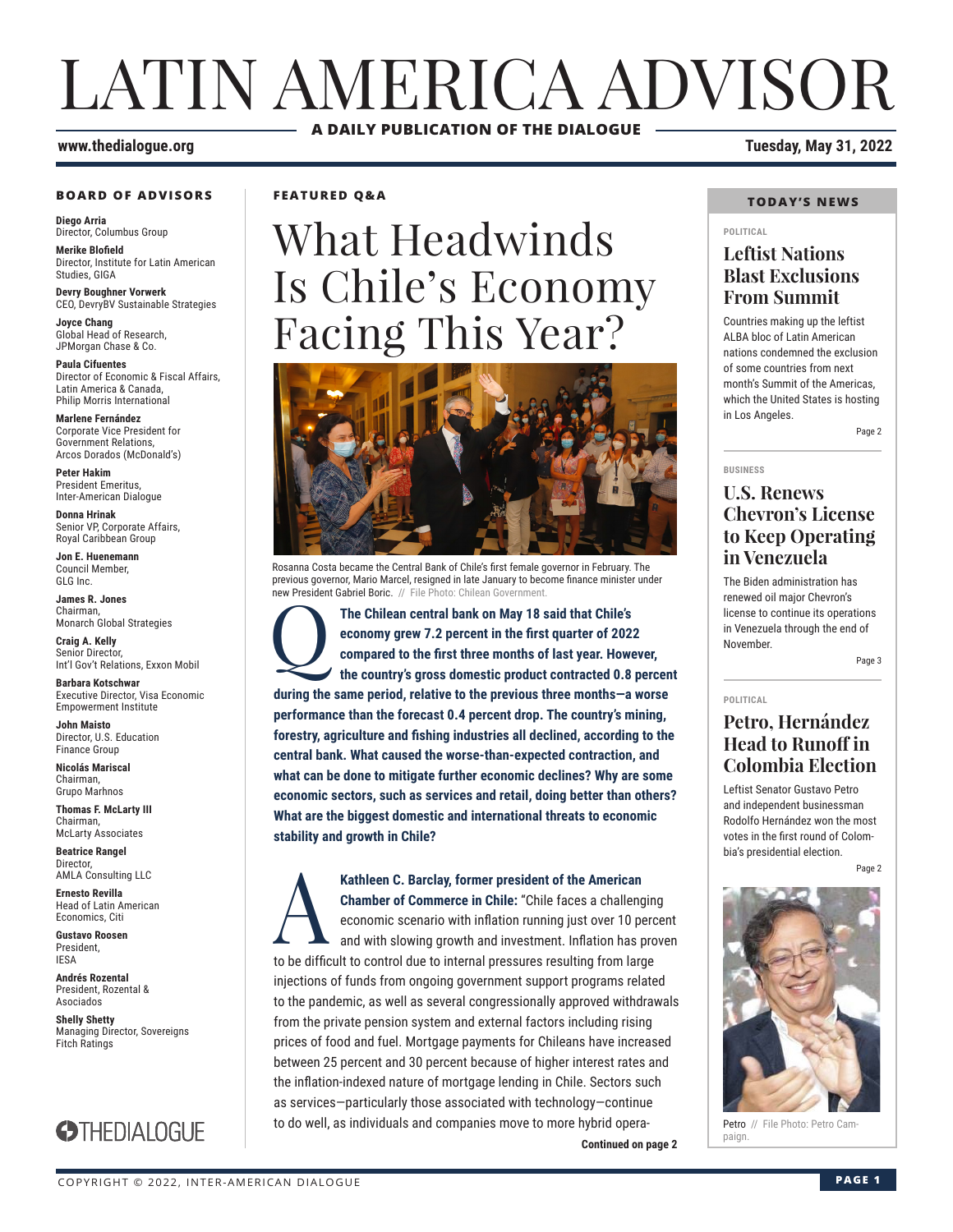### **POLITICAL NEWS**

# Petro, Hernández Head to Runoff in Colombia Election

Leftist senator and former guerrilla Gustavo Petro and independent businessman Rodolfo Hernández emerged as the top vote-getters in the first round of Colombia's presidential election on Sunday and will face each other in a runoff on June 19. With nearly all the votes counted, Petro won 40.32 percent of the vote, and Hernández garnered 28.15 percent, according to Colombia's election authority. A candidate would have needed more than 50 percent of the vote to win the election outright in the first round. Federico "Fico" Gutiérrez, a center-right former mayor of Medellín, came in third, with 23.91 percent of the vote. Vote totals for other candidates, including Sergio Fajardo, a former mayor of Medellín and former governor of Antioquia province, were in the single digits. The election was seen as a repudiation of Colombia's political class. If elected, Petro would be Colombia's first leftist president, and Gutiérrez, who failed to win a spot in the runoff, had the support of current President Iván Duque's conservative party. "What is in dispute today is change. The political parties allied to the government of Duque, his political project, has been defeated in Colombia," Petro told celebrating supporters in Bogotá, the Associated Press reported. "Colombia's total vote

launches that message to the world: A period is ending; an era is ending," he added. Soon after the results were announced, Gutiérrez conceded defeat and endorsed Hernández. "Knowing that our position is decisive for the future of Colombia, we have made a decision ... we do not want to lose the country," said Gutiérrez, the AP reported. Petro has vowed to make economic changes, including a tax reform, and has said he wants to change how the country fights drug cartels and other armed groups, the AP reported. Hernández, a former mayor of Bucaramanga, has promised to fight corruption and donate his presidential salary if elected. A recent poll by Invamer showed that Petro would have 50 percent support in a runoff, with Hernández getting 47.4 percent, The Wall Street Journal reported. [Editor's note: See In Focus **[article](https://www.thedialogue.org/analysis/petro-leads-polls-ahead-of-colombias-first-round-rivals-vie-for-spot-in-runoff/)** on the election in the May 24 issue of the Advisor.]

# Leftist Nations Blast Exclusions From Los Angeles Summit

A group of leftist countries meeting in Havana on Friday blasted the United States for excluding some countries from the Summit of the Americas, which is to be held June 6-10 in Los Angeles, Reuters reported. The U.S. government has said it will not invite the governments of Venezuela or Nicaragua, saying that only governments that respect democracy are welcome at the gathering, the wire service

### **FEATURED Q&A / Continued from page 1**

tions to meet workers' demands and to improve productivity. Retail benefits, for the moment, from funds accumulated from government subsidies and the tail end of the cash withdrawals from the private pension system. For more capital-intensive industries, investment is slowing, reflecting lower global growth expectations—including for China and the United States. Within Chile, increasing security challenges associated with violent events in the south, increasing

insecurity in Santiago and immigration in the north have produced uncertainty around investment decisions. The biggest challenge facing Chile is political. The government will need to manage high expectations for social change while maintaining fiscal responsibility and public order within the context of an unfavorable economic scenario, both internally and externally, as well as within the context of the process to develop a new constitution."

**Continued on page 4** 

#### **NEWS BRIEFS**

### **Brazilian Authorities Confirm 91 Deaths Amid Floods in Northeast**

Officials in Brazil's northeastern Pernambuco state on Monday confirmed 91 deaths due to flooding over the weekend, the Associated Press reported. Rescue crews were still searching for 26 people who remain missing, officials said. Brazilian President Jair Bolsonaro flew over parts of the state capital, Recife, as well as neighboring Jaboatao dos Guararapes, the AP reported. Bolsonaro said his helicopter was unable to land due to the soaked terrain. The government is making emergency funds available to municipalities, said Daniel Ferreira, the minister of regional development.

### **Suriname Planning to Auction Deepwater Oil Blocks by Year's End**

Suriname's state oil company, Staatsolie, is planning to auction deepwater oil blocks at the end of this year and will also auction shallow water blocks next year, Reuters reported Monday, citing the company's managing director, Annand Jagesar. TotalEnergies has discovered enough reserves to make production worthwhile, he said.

### **Singapore's Thunes Partnering With Colombia-Based MOVii**

Thunes, a Singapore-based payments company, last week announced a partnership with MOVii, a digital banking and mobile payments platform in Colombia. The two companies aim to launch an instant cross-border payments service using mobile wallets. MOVii says it currently has more than three million mobile wallet users, which customers use to transfer money to family and friends. The partnership will allow Colombians working and studying abroad to send remittances home through the service, the companies said in a statement.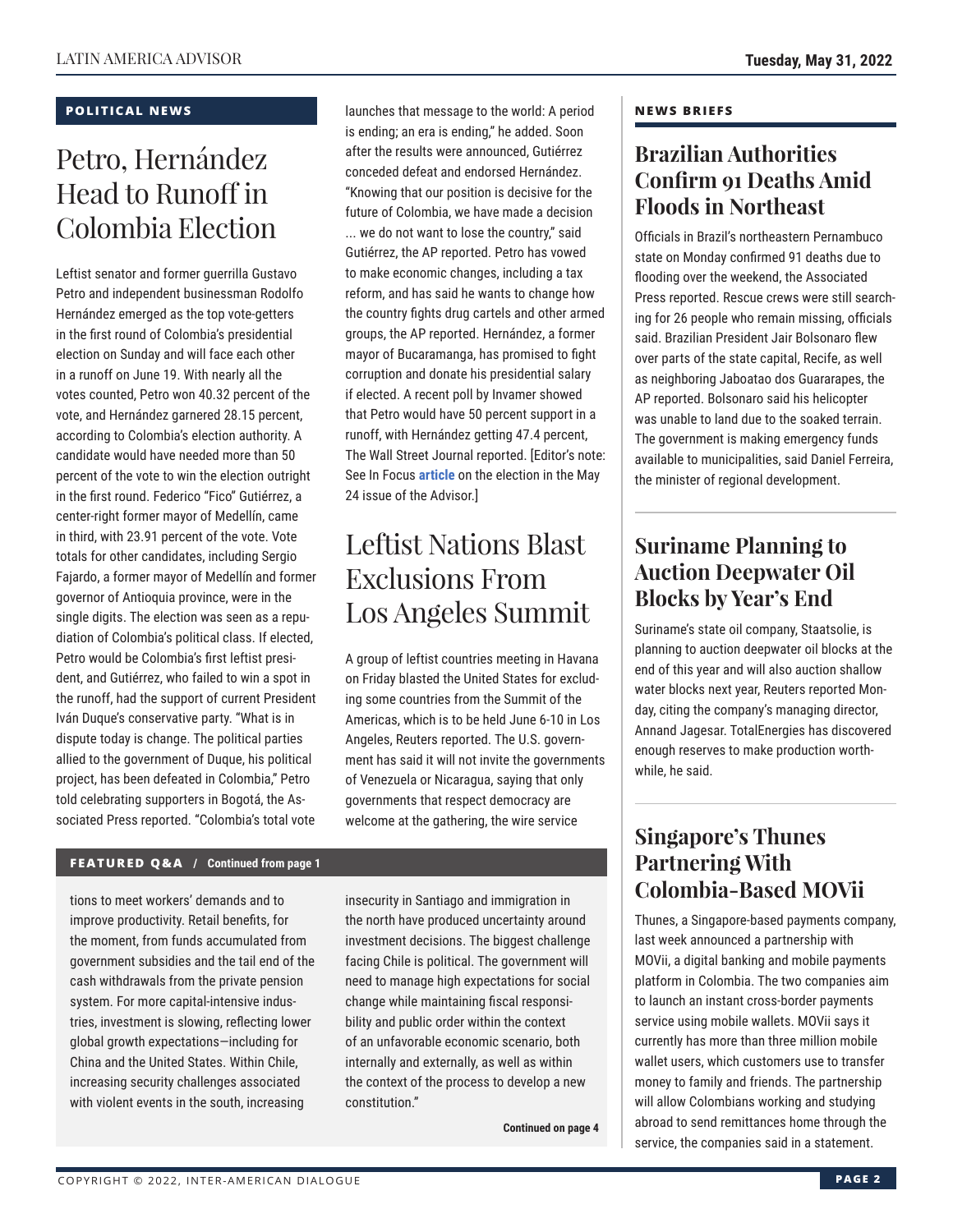reported. The summit coordinator has said that it is up to the White House whether Cuba would be invited, though Cuban civil society activists have reportedly been invited to attend, Reuters reported. However, even if invited, Cuban President Miguel Díaz-Canel said last week that he would not attend "under any circumstances." The 10 countries that make up the ALBA bloc, which includes Cuba, Nicaragua and Venezuela, released a joint statement from Havana saying that they "reject the exclusions and discriminatory treatment at the so-called Summit of the Americas in Los Angeles." Bolivian President Luis Arce said that if the United States wants "to have a meeting among friends, let them do it, but don't call it the Summit of the Americas," Agence France-Presse reported. [Editor's note: See **[Q&A](https://www.thedialogue.org/wp-content/uploads/2022/05/LAA220510.pdf)** about the summit in the May 10 issue of the Advisor.]

### **BUSINESS NEWS**

## U.S. Treasury Renews Chevron's License for Activity in Venezuela

The U.S. Treasury on Friday renewed oil major Chevron's license to continue limited operations in Venezuela, which is under U.S. sanctions, Reuters reported. The license, which extends through the end of November, allows Chevron to continue operating in Venezuela under the same terms that the U.S. government has given the company since 2020. The license allows the company to perform basic maintenance of wells that it operates jointly with Venezuelan state oil company PDVSA, the Associated Press reported. The Treasury also authorized Halliburton, Schlumberger, Baker Hughes and Weatherford International to maintain their assets in Venezuela, Reuters reported. In March, a high-level U.S. delegation met with Venezuelan President Nicolás Maduro to discuss the possibility of easing some sanctions in exchange for the sale of oil and conditions including renewed negotiations with the Venezuelan opposition. [Editor's note: See related **[Q&A](https://www.thedialogue.org/wp-content/uploads/2022/05/LAA220527.pdf)** in Friday's Advisor.]

### **COMINGS & GOINGS**

### **Angelo Named Director of the Perry Center**

Paul Angelo has been named the new director of the William J. Perry Center for Hemispheric Defense Studies, effective June 21. He succeeds retired Army Lt. Gen. Frederick S. Rudesheim, who served in the position for about four years. Angelo is a fellow for Latin America studies at the Council on Foreign Relations, where he researches migration, insecurity and strategic competition in the Western Hemisphere. He has served several tours with the U.S. Navy, including one as an instructor at the Naval Academy, where he previously studied. The Perry Center is located at the National Defense University in Washington.

### **Liberty Latin America Names Jacobson to Board**

Former United States Ambassador to Mexico Roberta Jacobson has been appointed to the board of directors of Liberty Latin America, a leading communications company in Latin America and the Caribbean. Jacobson brings more than 30 years of experience in U.S. and Latin American relations to the role, including as a former assistant secretary of state for Western Hemisphere affairs and a former member of the National Security Council. She is a member of the Inter-American Dialogue.

### **Colombia's Goebertus to Direct Latin America Region at Human Rights Watch**

Colombian activist and politician Juanita Goebertus has been named the new Americas Division director at Human Rights Watch. She begins work in August and replaces longtime director José Miguel Vivanco, who recently stepped down. Goebertus is currently a congresswoman in Colombia. Tamara Taraciuk, who has been serving as acting Americas director, will continue to run the division through July, after which she will become deputy director, a newly created leadership position at the organization.

### **MetLife Hires Stein as Latin America Data Chief**

New York-based MetLife has hired Carolina Stein as chief data and analytics officer for Latin America, effective May 23. She will be based in Buenos Aires. Previously, Stein was head of product at Coface, a global credit insurance company, where she led market strategy and execution. Her experience includes a role as vice president of data and analytics at Equifax.

### **Lozano Named EVP and President for Latin America at Mondelēz**

Snack foods maker Mondelēz International last month named Mariano Lozano its executive vice president and president for Latin America. Previously, he spent more than two decades at Danone working in Europe, Africa and North America. Lozano holds an industrial engineering degree from the University of Buenos Aires in Argentina.